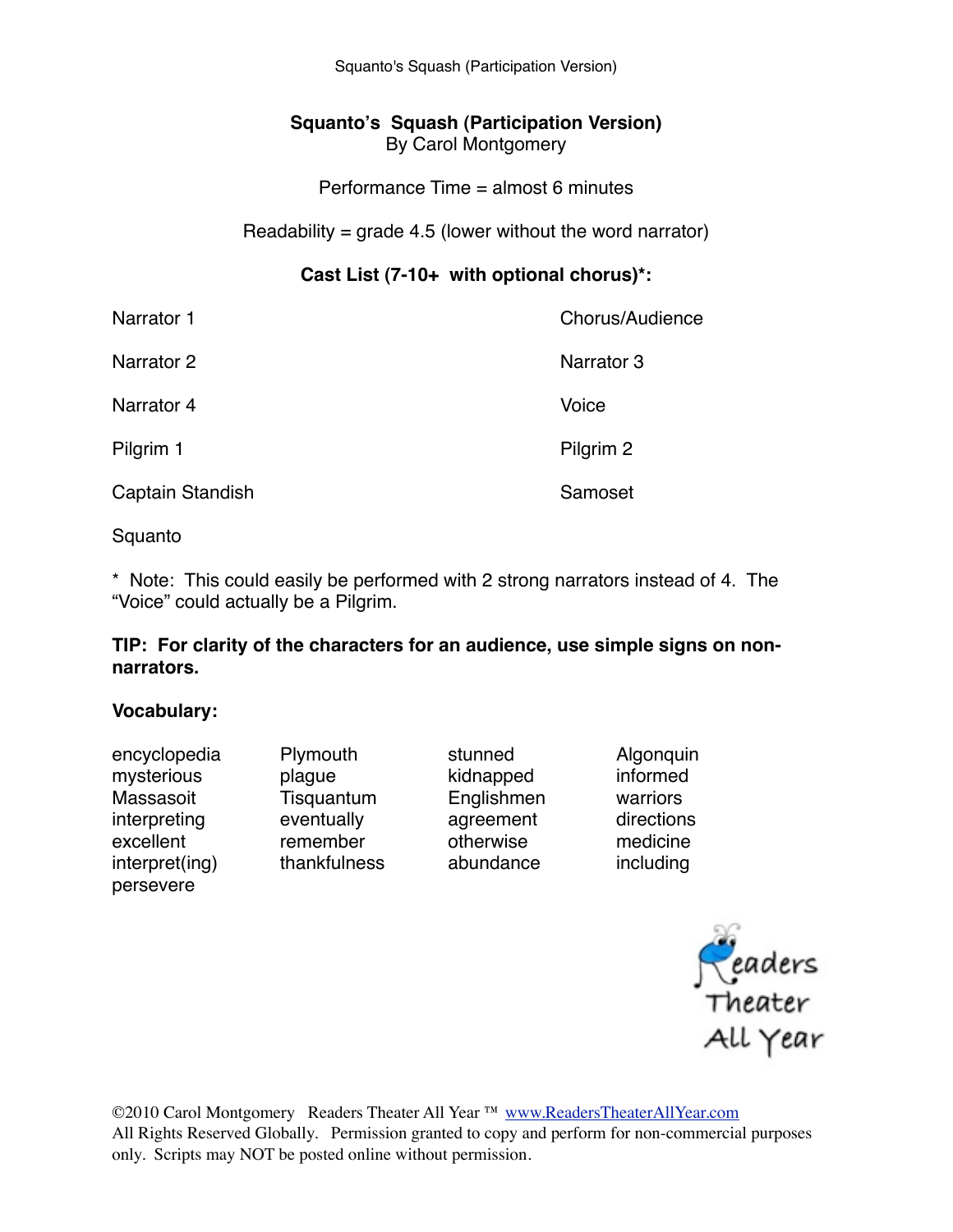#### **Squanto's Squash (Participation Version)** By Carol Montgomery

**Narrator 1:** Now don't get me wrong; I'm not trying to change history or anything. I just want the facts straight.

**Narrator 2:** What facts? What in the world are you talking about?

**Narrator 1:** Well, according to the World Book Encyclopedia volume 16, page 639 (copyright 1960), and I quote: (*voice of authority*) "Squash is the name given to three groups of pumpkin plants."

**Narrator 2:** Who cares?

**Narrator 1:** I care because today we're sharing "Squanto's Squash."

**Narrator 2:** Do I get to eat it?

**Narrator 1:** No, just listen. And every time you hear the words "Squanto" or "squash" cheer, okay?

**Narrator 2:** Gotcha. But, the rest of these guys better join me. (*gestures to audience)*

**Narrator 1:** What do you say audience? Will you cheer when you hear the words "Squanto" or "squash"?

**Chorus/Audience:** Hooray!

**Narrator 2:** (*to audience*) Okay, every time I cheer, you cheer.

**Narrator 1:** Great! You've probably heard of the Pilgrims. They had a terrible first winter in Plymouth. It was bitter cold.

**Narrator 3:** They were weak from three months at sea. Many became sick and about half their number died—51 to be exact.

**Narrator 4:** But, they didn't give up when things got hard.

**Narrator 3:** They worked hard and prayed.

**Voice:** For squash?

**Narrator 2 & Chorus:** (*with audience*) Hooray!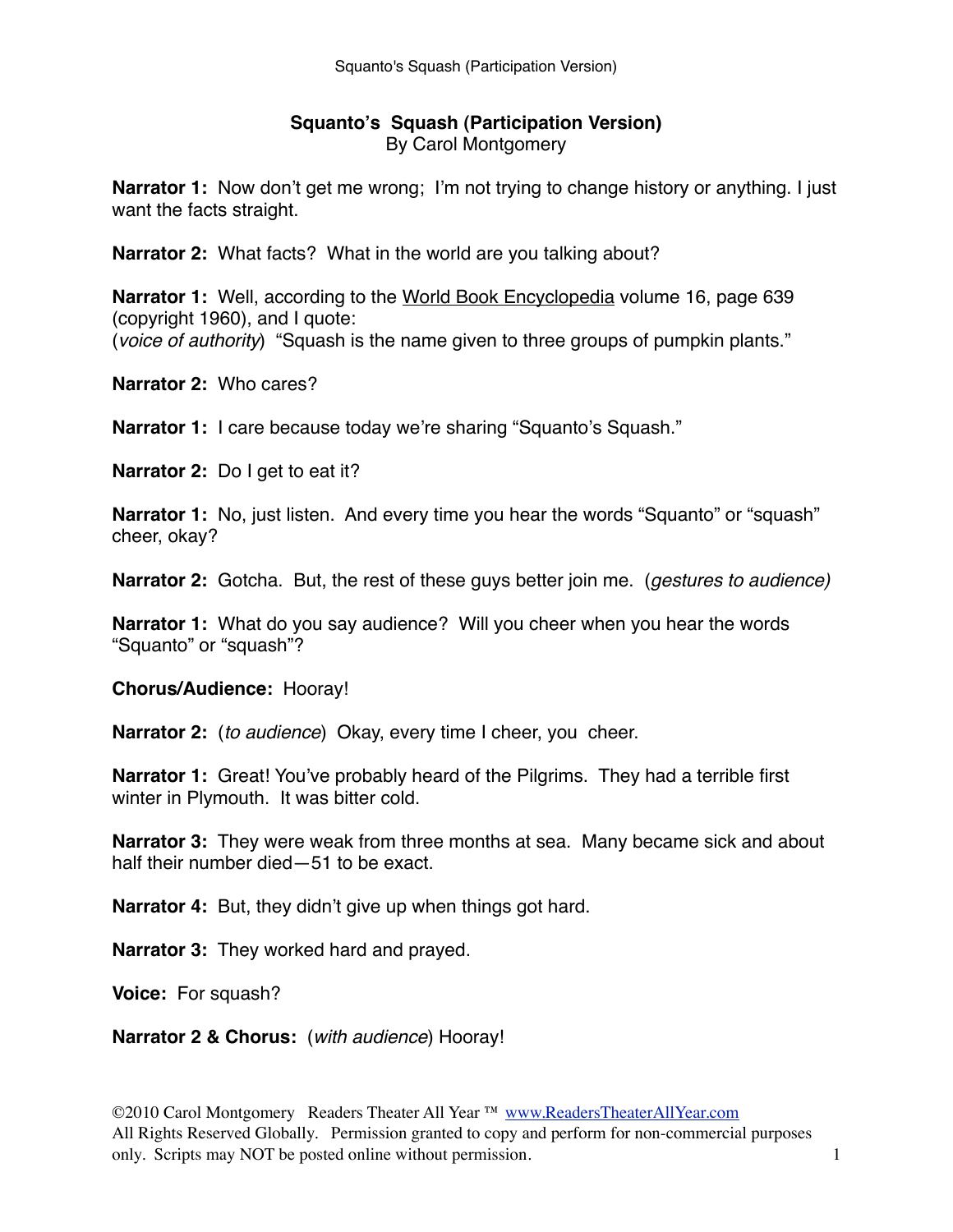**Narrator 3:** One day the men were meeting in the common house when they heard a shout,

**Voice:** Indian coming!

**Captain Standish:** What? You must mean Indians.

**Pilgrim 1:** No, there's just one. He's tall, strong, and here now!

**Samoset***: (deep voice*) Welcome!

**Narrator 1:** Everyone was stunned because he spoke English.

**Narrator 3:** One Pilgrim man answered,

**Pilgrim 2:** Welcome.

**Samoset:** I am Samoset, a visiting chief of the Algonquin tribe.

**Captain Standish:** What can you tell us about the Indians around here?

**Somoset:** Hmmm… This is Patuxet land. They hated the white man. They would squash…

**Narrator 2 & Chorus:** (*with audience)* Hooray!

**Samoset:** …the white man like a bug between their fingers.

**Pilgrim 1:** Oh, no!

**Captain Standish:** We'll keep that in mind.

**Samoset:** No need; a mysterious plague showed up four years ago and the whole tribe died—except one…Squanto.

**Narrator 2 & Chorus:** (*with audience*) Hooray!

**Samoset:** Squanto…

**Narrator 2 & Chorus:** *(with audience*) Hooray!

**Samoset:** was kidnapped as a slave, but returned a few months ago to his empty village. He misses his people. I will bring him next time. He, too, speaks English.

**Pilgrim 2:** We will welcome him, also.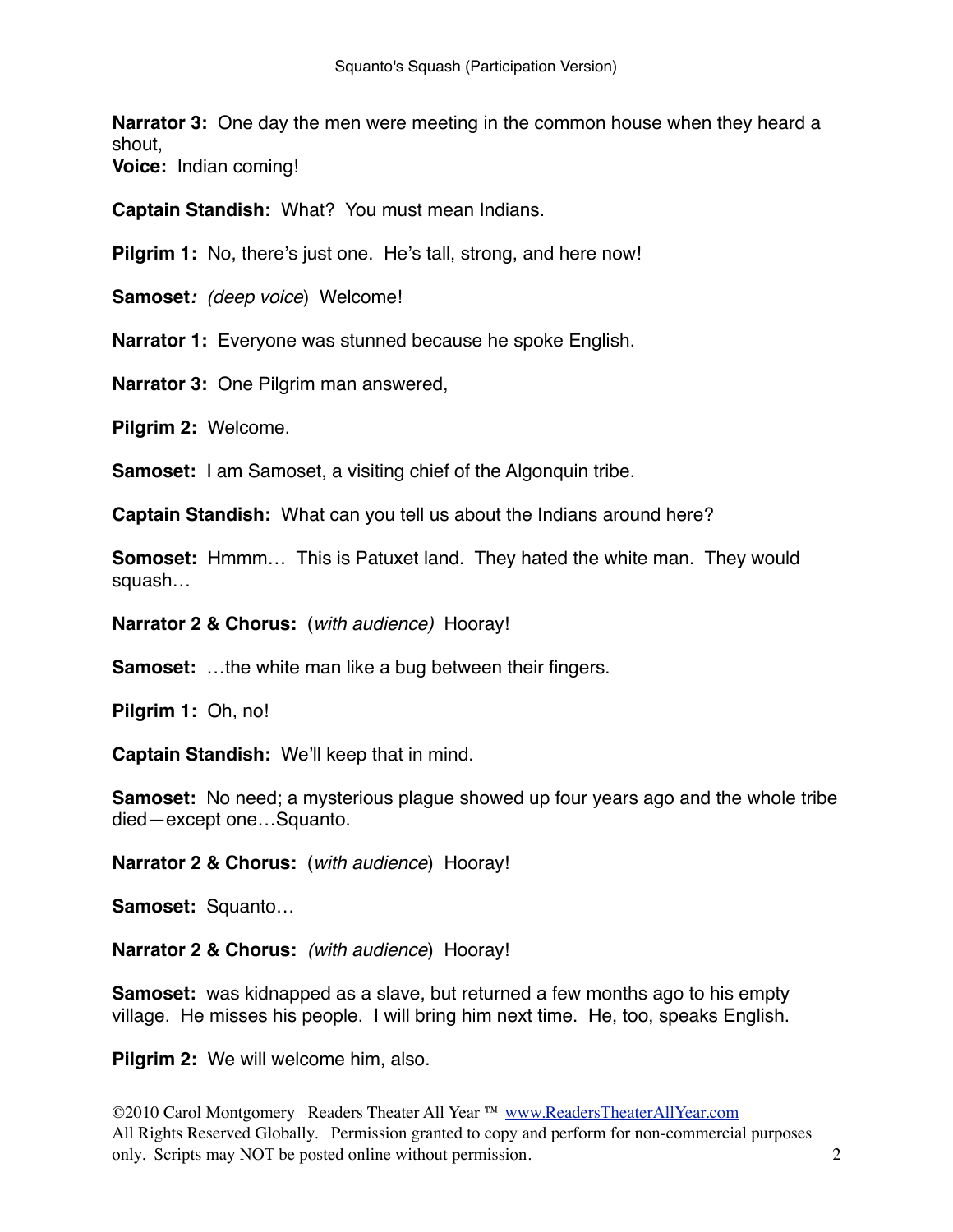**Narrator 3:** Samoset told stories until it was dark, then informed the Pilgrims,

**Samoset:** I will stay the night.

**Narrator 4:** Captain Standish was not thrilled with the idea. How did he know they could trust Samoset? He thought to himself,

**Captain Standish:** (*quietly*) We will keep a watch over you then.

**Narrator 3:** In the morning Samoset left with gifts for his chief friend, Massasoit: a knife, a bracelet, and a ring.

**Pilgrim 2:** I wonder when we'll see him again?

**Pilgrim 1:** Maybe when he brings Squanto.

**Narrator 2 & Chorus:** (*with audience*) Hooray!

**Narrator 4:** The next Thursday Samoset returned with his friend, Tisquantum, also called Squanto.

**Narrator 2 & Chorus:** (*with audience*) Hooray!

**Squanto:** Welcome, Englishmen. Do not be afraid of Chief Massasoit and his 60 warriors here. I expect we will have a peace treaty soon with Chief Samoset interpreting.

**Narrator 1:** A peace treaty was agreed upon and eventually lasted 40 years! But, when Chief Massasoit and his warriors left after the agreement, one man stayed…

**Narrator 4:** Squanto.

**Narrator 2 & Chorus:** (*with audience*) Hooray!

**Narrator 4:** He didn't give up because it was hard with his people gone.

**Narrator 3:** He saw the Pilgrims needed his help to survive.

**Squanto:** I will teach you how to catch eels. First, you squash...

**Narrator 2 & Chorus:** (*with audience*) Hooray!

**Squanto:** That is, mash the eels out of the mud with your bare feet and catch them with your hands. Then you wash them and cook them.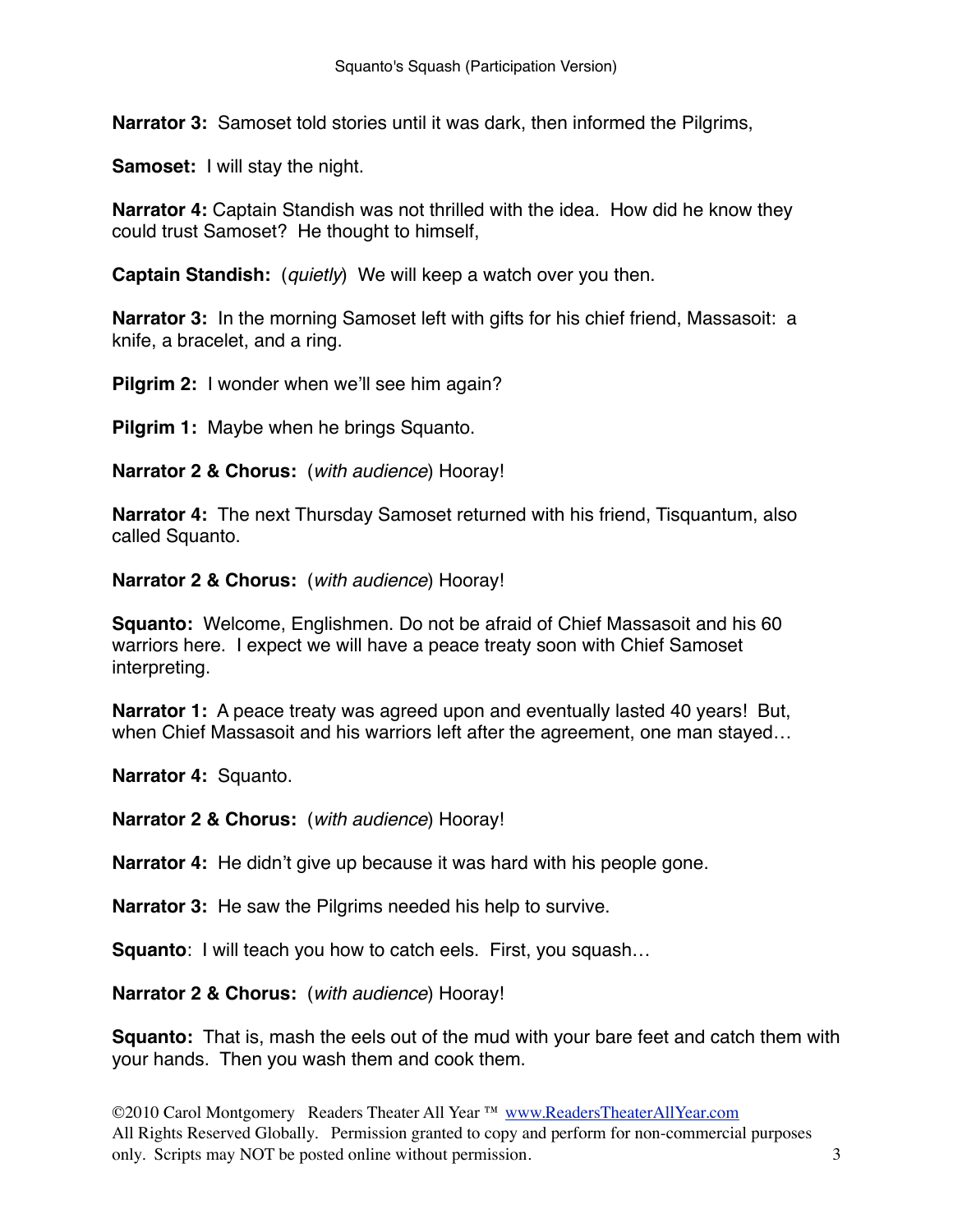**Narrator 3:** The Pilgrims followed the directions and thought,

**Pilgrim 1:** Fat and sweet!

**Pilgrim 2:** Excellent eating.

**Squanto:** I will also teach you the right way to plant corn—four to five kernels in a mound and three little fish all around!

**Pilgrim 2:** Why the fish?

**Squanto:** To enrich the soil. But, remember to guard against the wolves for two weeks. Otherwise, they'll steal the fish.

**Narrator 4**: Squanto…

**Narrator 2 & Chorus:** (*with audience)* Hooray!

**Narrator 4:** That is, Tisquantum helped every way he could—teaching the Pilgrims how to stalk deer, make maple syrup from maple sap, and plant pumpkins among the corn.

**Pilgrim 1:** We call the pumpkins planted with the corn Squanto's squash.

**Narrator 2 & Chorus:** (*with audience*) Hooray!

**Pilgrim 2:** (*smiles*) Pumpkins with ears!

**Squanto:** I must teach you to find herbs for food and medicine.

**Narrator 1:** So, he did. He also taught the Pilgrims how to hunt beaver in order to trade the fur pelts.

**Squanto:** I will guide you and interpret for you as you trade with the other tribes.

**Captain Standish:** You're all right, Squanto.

**Narrator 2 & Chorus:** (*with audience*) Hooray!

**Pilgrim 1:** He's more than all right.

**Pilgrim 2:** He's a super hero!

**Narrator 4:** And so the Pilgrims were bursting with thankfulness—not only to God for the abundance of food they now had, including squash…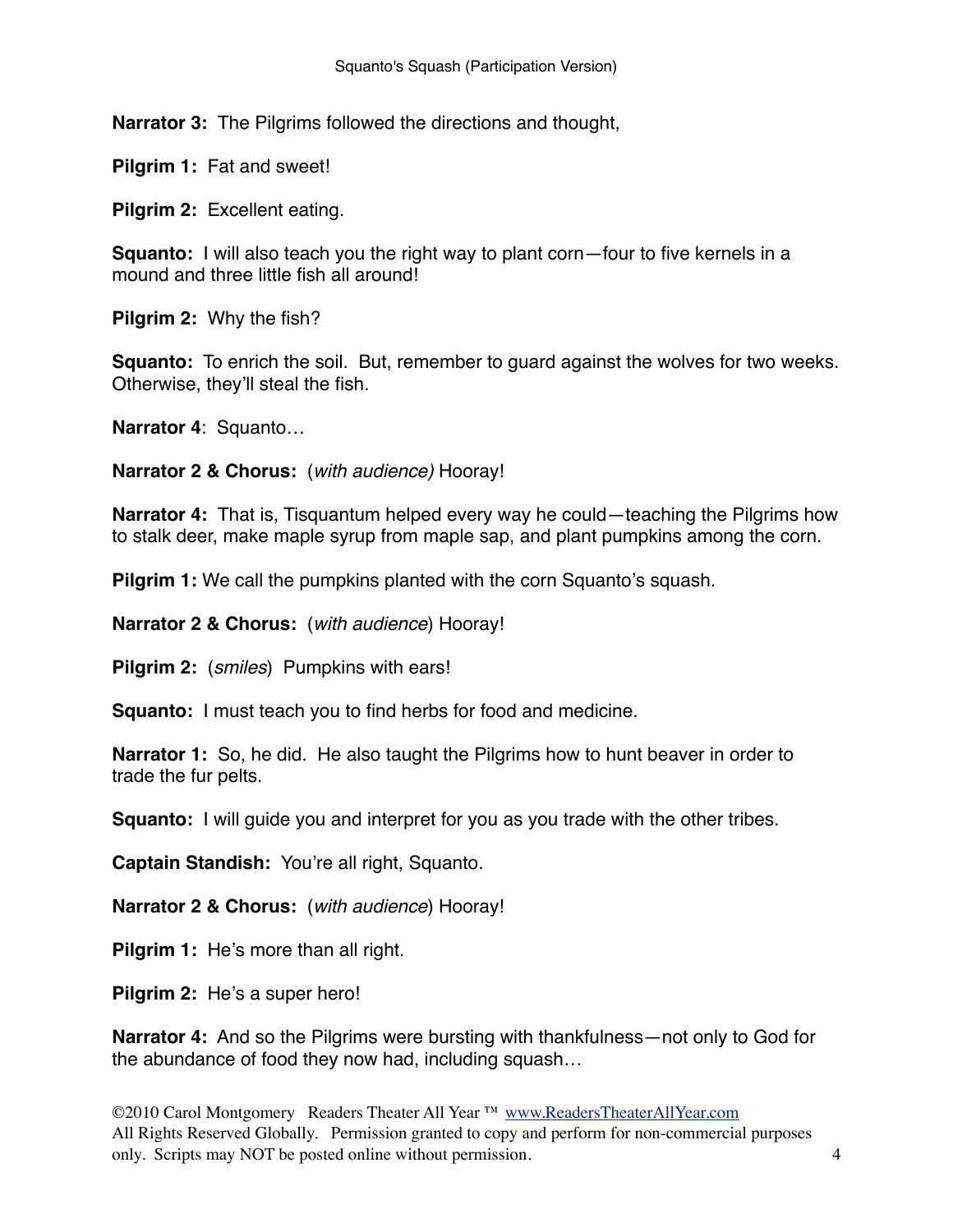**Narrator 2 & Chorus:** (*with audience*) Hooray!

**Narrator 4:** But also for their new super hero friend God used to help them persevere…

**Squanto:** Tisquantum, Squanto.

**Narrator 2 & Chorus:** (*with audience*) Hooray!

**Samoset:** My friend.

**Narrator 3:** The End

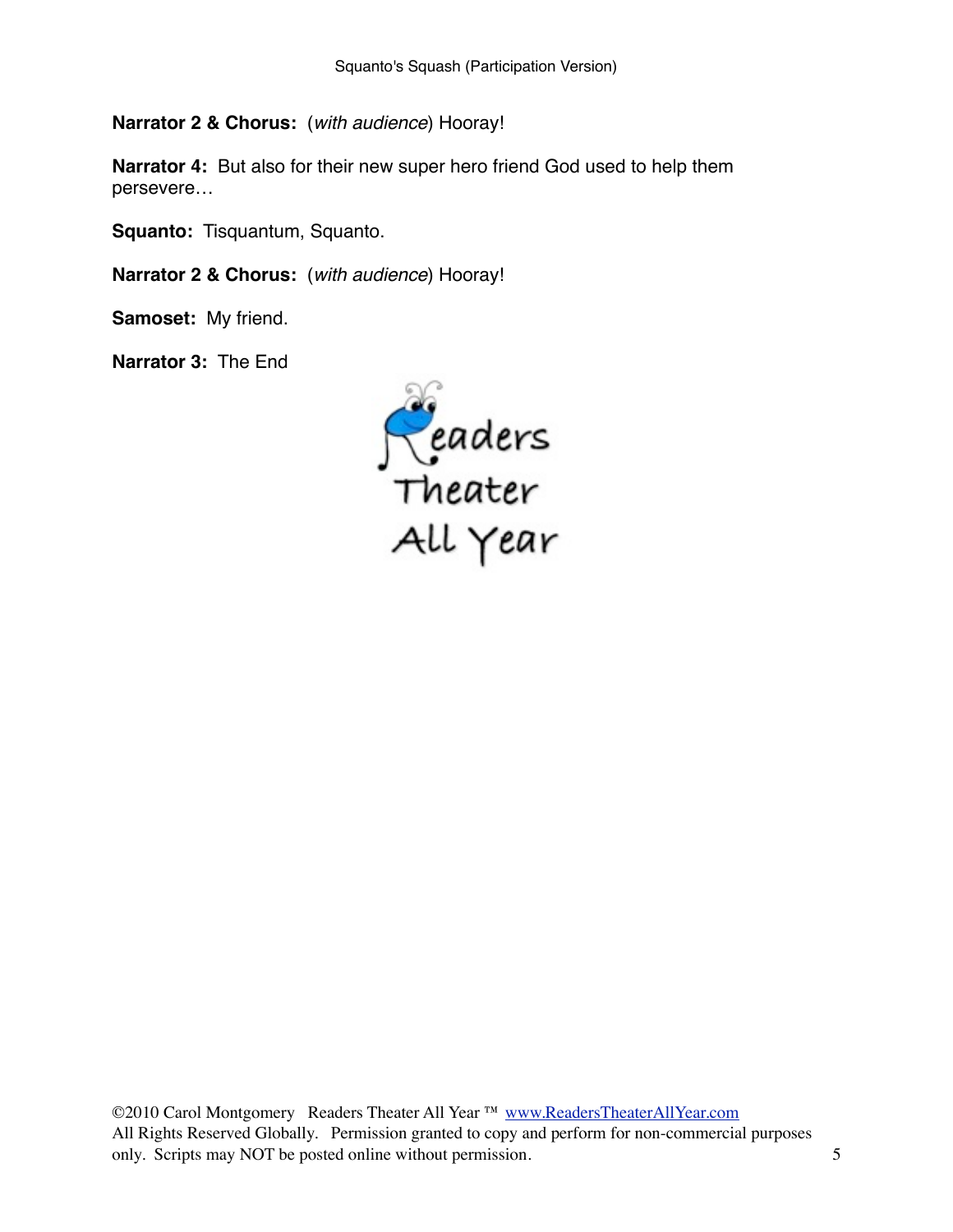Squanto's Squash (Short Version)

## **Squanto's Squash (Short Version)** By Carol Montgomery

### Performance Duration = about 3 1/2 minutes

#### Readability =  $q$ rade 4.5 (lower without the word narrator)

## **Cast (7-9)\*:**

| Narrator 1       | Narrator 2 |
|------------------|------------|
| Narrator 3       | Voice      |
| Pilgrim 1        | Pilgrim 2  |
| Captain Standish | Samoset    |

Squanto

\* Note: This could easily be performed with 2 strong narrators instead of 3. The "Voice" could actually be a Pilgrim.

#### **TIP: For clarity of the characters for an audience, use simple signs on nonnarrators.**

#### **Vocabulary**

| Plymouth     | stunned      | Algonquin  | persevere  |
|--------------|--------------|------------|------------|
| mysterious   | plague       | kidnapped  | informed   |
| Massasoit    | Tisquantum   | Englishmen | warriors   |
| interpreting | eventually   | agreement  | directions |
| excellent    | remember     | otherwise  | medicine   |
| interpret    | thankfulness | abundance  |            |

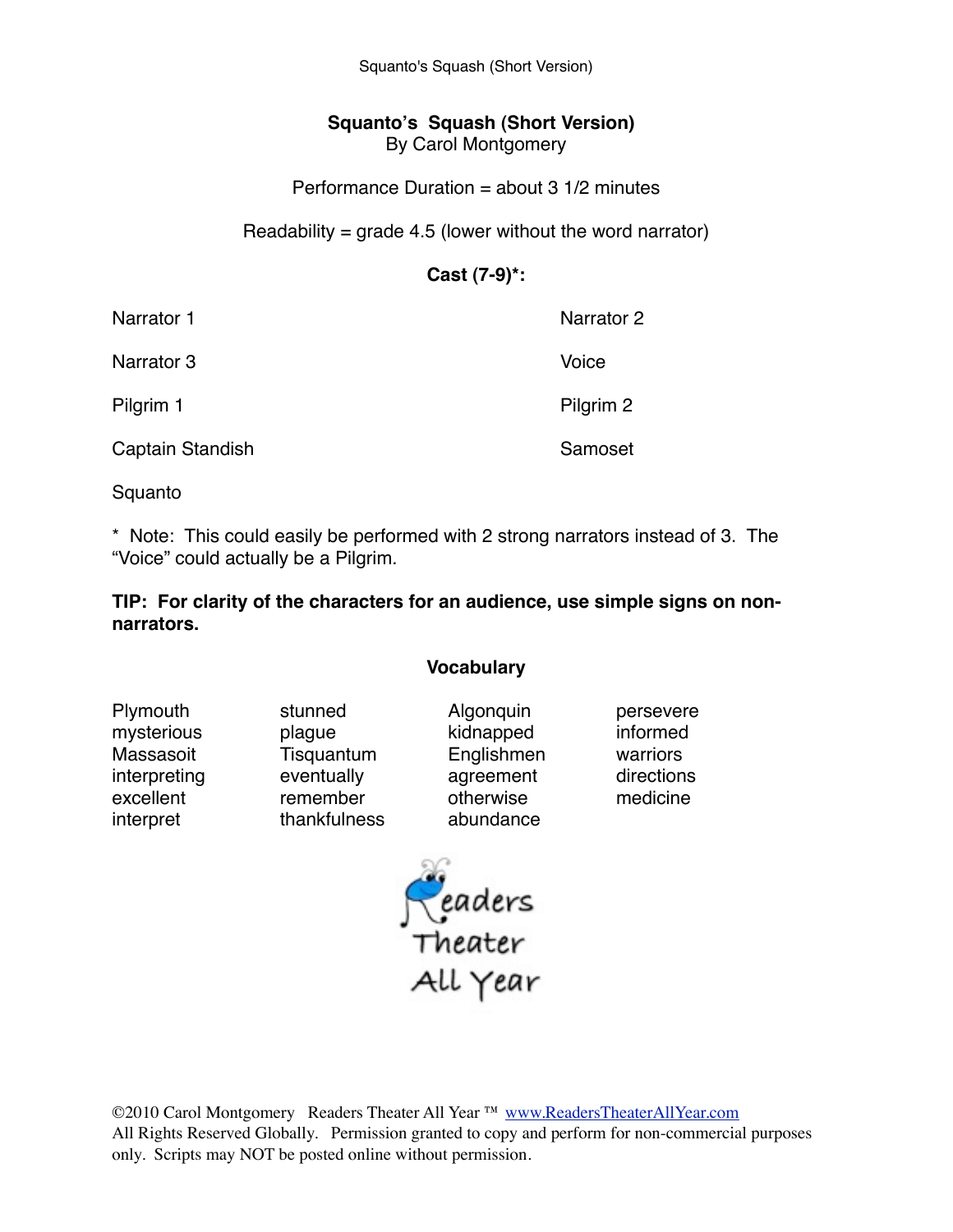### **Squanto's Squash (Short Version)** By Carol Montgomery

**Narrator 1:** You've probably heard of the Pilgrims. They had a terrible first winter in Plymouth. It was bitter cold.

**Narrator 2:** They were weak from three months at sea. Many became sick and about half their number died—51 to be exact.

**Narrator 3:** But, they didn't give up when things got hard.

**Narrator 1:** They worked hard and prayed.

**Narrator 2:** One day the men were meeting in the common house when they heard a shout,

**Voice:** Indian coming!

**Captain Standish:** What? You must mean Indians.

**Pilgrim 1:** No, there's just one. He's tall, strong, and here now!

**Samoset***: (deep voice*) Welcome!

**Narrator 1:** Everyone was stunned because he spoke English.

**Narrator 3:** One Pilgrim man answered,

**Pilgrim 2:** Welcome.

**Samoset:** I am Samoset, a visiting chief of the Algonquin tribe.

**Captain Standish:** What can you tell us about the Indians around here?

**Somoset:** Hmmm… This is Patuxet land. They hated the white man. They would squash the white man like a bug between their fingers.

**Pilgrim 1:** Oh, no!

**Captain Standish:** We'll keep that in mind.

**Samoset:** No need; a mysterious plague showed up four years ago and the whole tribe died—except one…Squanto. He was kidnapped as a slave, but returned a few months ago to his empty village. He misses his people. I will bring him next time. He, too, speaks English.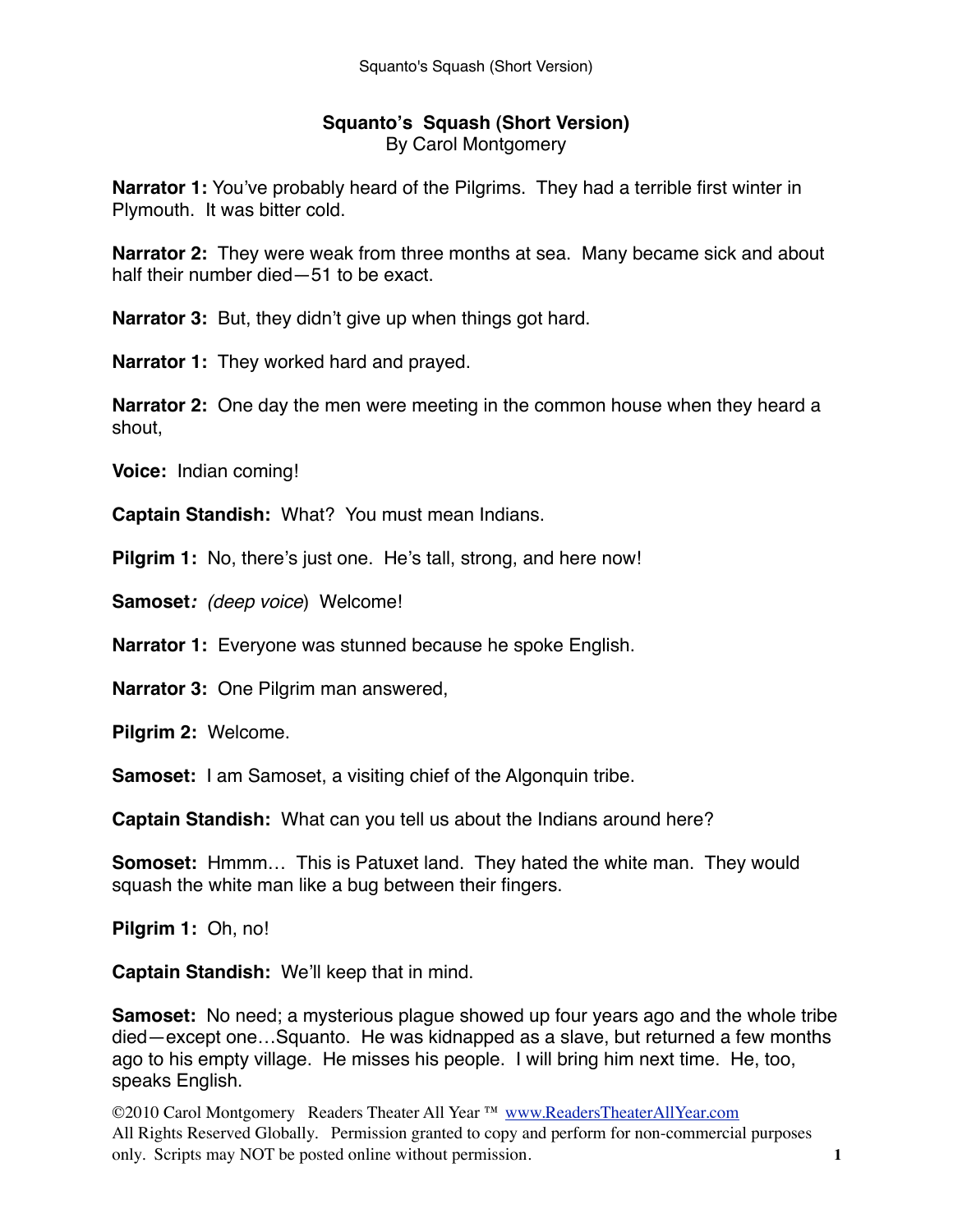**Pilgrim 2:** We will welcome him, also.

**Narrator 3:** Samoset told stories until it was dark, then informed the Pilgrims,

**Samoset:** I will stay the night.

**Narrator 1:** Captain Standish was not thrilled with the idea. How did he know they could trust Samoset? He thought to himself,

**Captain Standish:** (*quietly*) We will keep a watch over you then.

**Narrator 3:** In the morning Samoset left with gifts for his chief friend, Massasoit: a knife, a bracelet, and a ring.

**Pilgrim 2:** I wonder when we'll see him again?

**Pilgrim 1:** Maybe when he brings Squanto.

**Narrator 2:** The next Thursday Samoset returned with his friend, Tisquantum, also called Squanto.

**Squanto:** Welcome, Englishmen. Do not be afraid of Chief Massasoit and his 60 warriors here. I expect we will have a peace treaty soon with Chief Samoset interpreting.

**Narrator 1:** A peace treaty was agreed upon and eventually lasted 40 years! But, when Chief Massasoit and his warriors left after the agreement, one man stayed…

**Narrator 2:** Squanto.

**Narrator 3:** He didn't give up because it was hard with his people gone.

**Narrator 2:** He saw the Pilgrims needed his help to survive.

**Squanto**: I will teach you how to catch eels. First, you squash the eels out of the mud with your bare feet and catch them with your hands. Then you wash them and cook them.

**Narrator 1:** The Pilgrims followed the directions and thought,

**Pilgrim 1:** Fat and sweet!

**Pilgrim 2:** Excellent eating.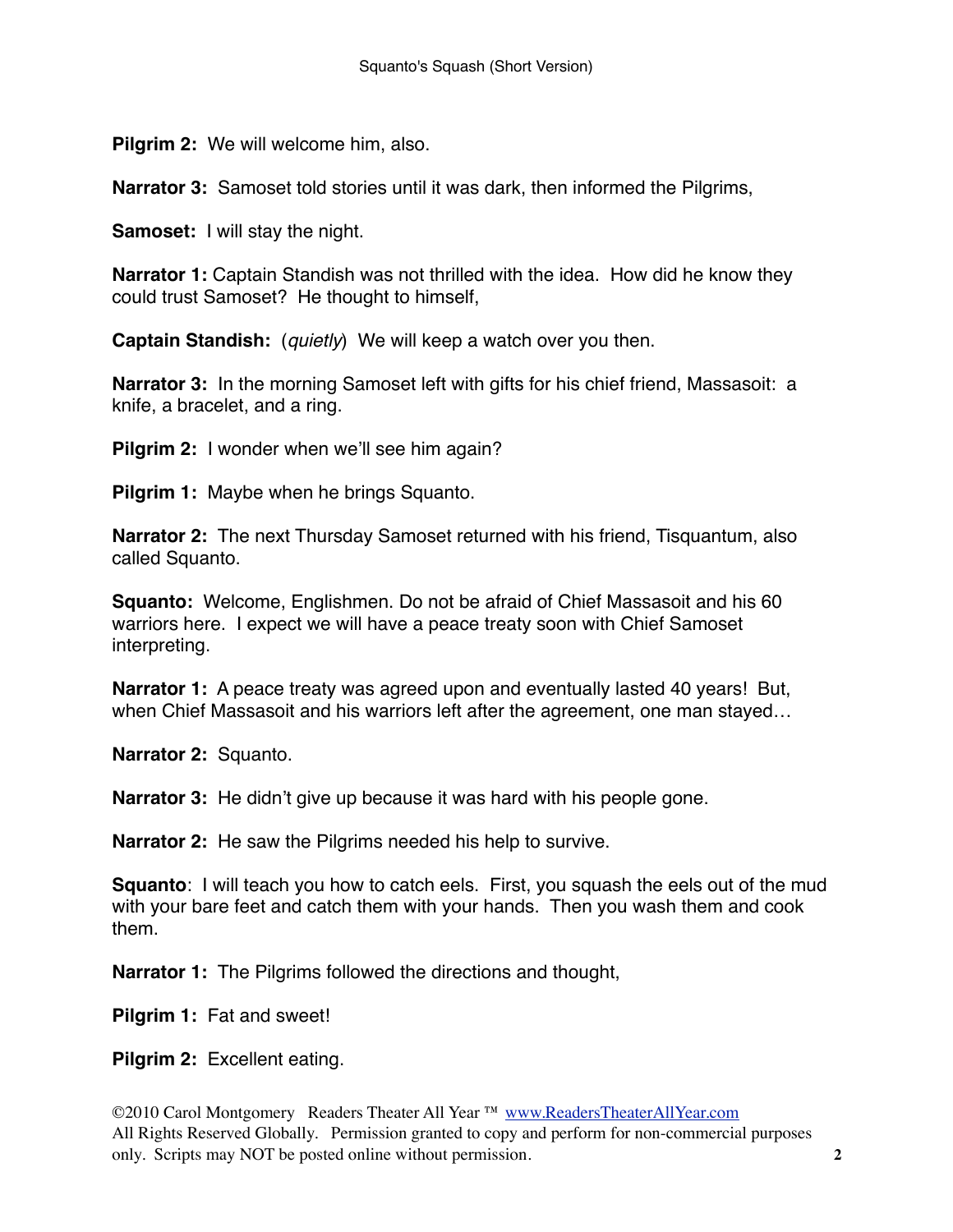**Squanto:** I will also teach you the right way to plant corn—four to five kernels in a mound and three little fish all around!

**Pilgrim 2:** Why the fish?

**Squanto:** To enrich the soil. But, remember to quard against the wolves for two weeks. Otherwise, they'll steal the fish.

**Narrator 3**: Squanto, that is Tisquantum, helped every way he could—teaching the Pilgrims how to stalk deer, make maple syrup from maple sap, and plant pumpkins among the corn.

**Pilgrim 1:** We call the pumpkins planted with the corn Squanto's squash.

**Pilgrim 2:** (*smiles*) Pumpkins with ears!

**Squanto:** I must teach you to find herbs for food and medicine.

**Narrator 3:** So, he did. He also taught the Pilgrims how to hunt beaver in order to trade the fur pelts.

**Squanto:** I will guide you and interpret for you as you trade with the other tribes.

**Captain Standish:** You're all right, Squanto.

**Pilgrim 1:** He's more than all right.

**Pilgrim 2:** He's a super hero!

**Narrator 1:** And so the Pilgrims were bursting with thankfulness—not only to God for the abundance of food they now had…

**Narrator 2:** But also for their new super hero friend God used to help them persevere…

**Squanto:** Tisquantum, Squanto.

**Samoset:** My friend.

**Narrator 3:** The End